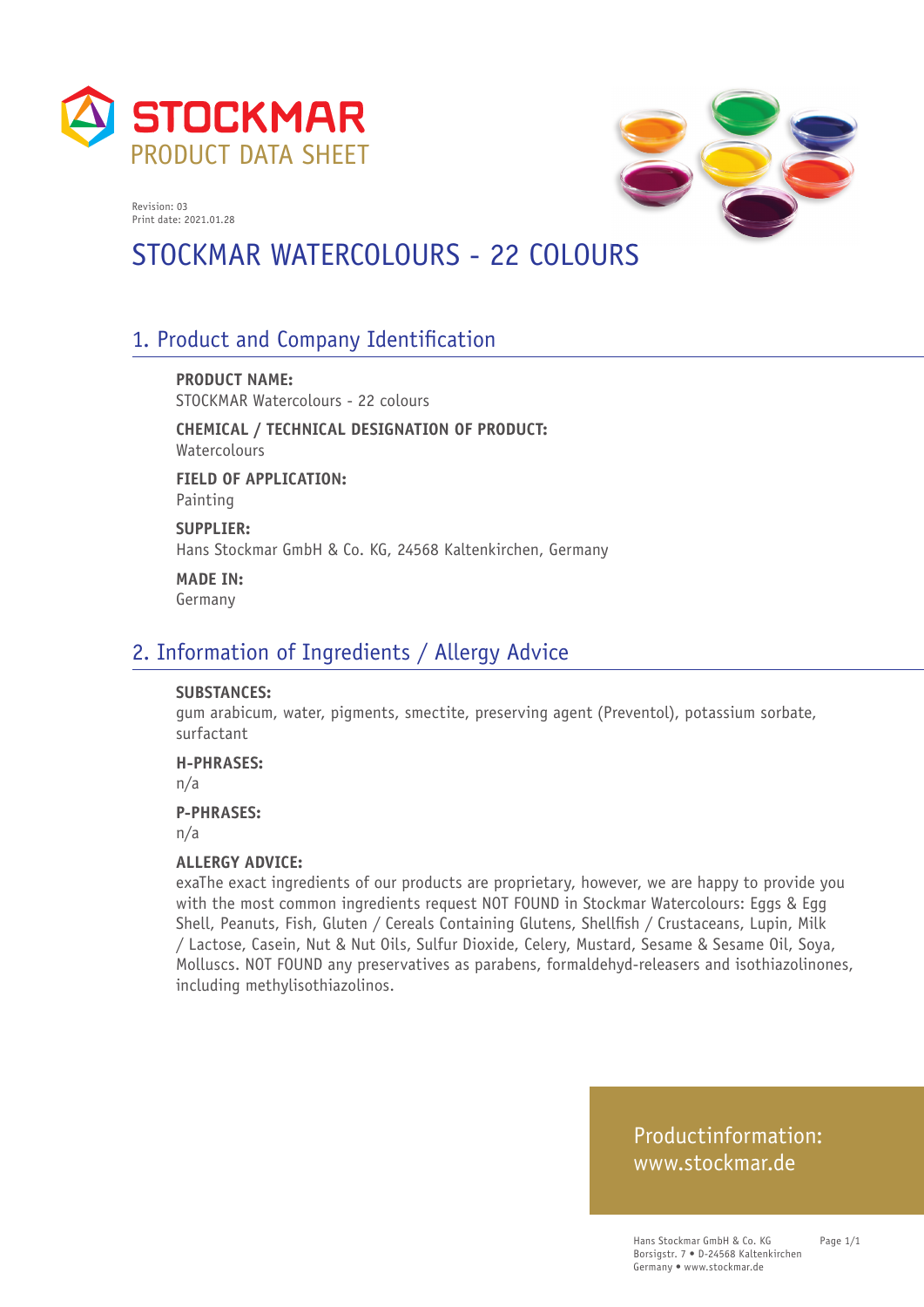



# STOCKMAR WATERCOLOURS - 22 COLOURS

## 3. Possible Hazards - Hazards Information

not required

**PRODUCT MARKING:**  "Attention! Not suitable for children under 3 years. Small parts might be swallowed"

#### 4. First - Aid - Measures

**INHALATION:**

n/a

**SKIN CONTACT:** Wash off with water

**EYE CONTACT:** Rinse out with water.

**SWALLOWING:**

Rinse out mouth and drink plenty of water.

In case of persistent symptoms seek medical treatment.

## 5. Fire - Fighting Measures

**SUITABLE EXTINGUISHING MEDIA:** 

n/a

**EXTINGUISHING MATERIAL THAT MUST NOT BE USED FOR SAFTY REASONS:**  n/a

### 6. Accidental Release Measure

**ENVIRONMENT-RELATED MEASURES:**  n/a **PROCEDURES FOR CLEANING / ABSORPTION:**  n/a

**PERSON-RELATED PRECAUTIONARY MEASURES:**  Swiftly remove and clean affected clothes

### Productinformation: www.stockmar.de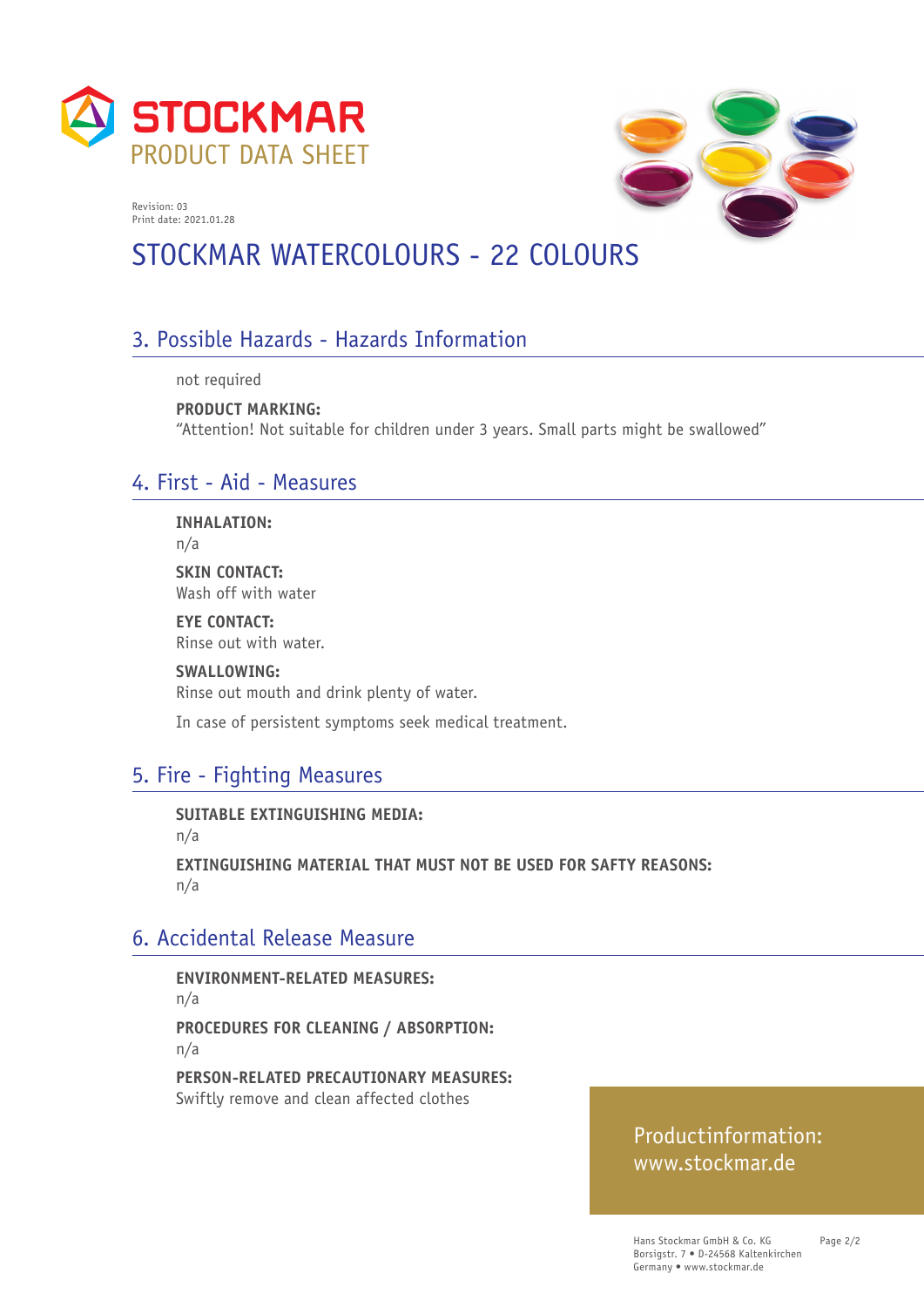



# STOCKMAR WATERCOLOURS - 22 COLOURS

# 7. Handling and Storage

**HANDLING:**  Avoid contact with clothes

**STORAGE:**  Store product in original packaging

### 8. Exposure Controls / Personal Protection

n/a

### 9. Physical and Chemical Properties

**FORM/COLOUR/ODOR:**  Liquid / different colours / non-specific

**FLASH POINT:**  n/a

**IGNITION TEMPERATURE:**  Product is not inflammable

**EXPLOSION LIMITS:**  Product not explosive

**SOLUBILITY IN WATER:**  100%

### 10. Stability and Reactivity

**CONDITION TO AVOID:**  Temperature > 55°C

**MATERIALS TO AVOID:**  Don`t mix with other chemicals

**HAZARDOUS DECOMPOSITION PRODUCTS:**  No hazardous decomposition products known

#### Productinformation: www.stockmar.de

Hans Stockmar GmbH & Co. KG Borsigstr. 7 • D-24568 Kaltenkirchen Germany • www.stockmar.de

Page 3/3